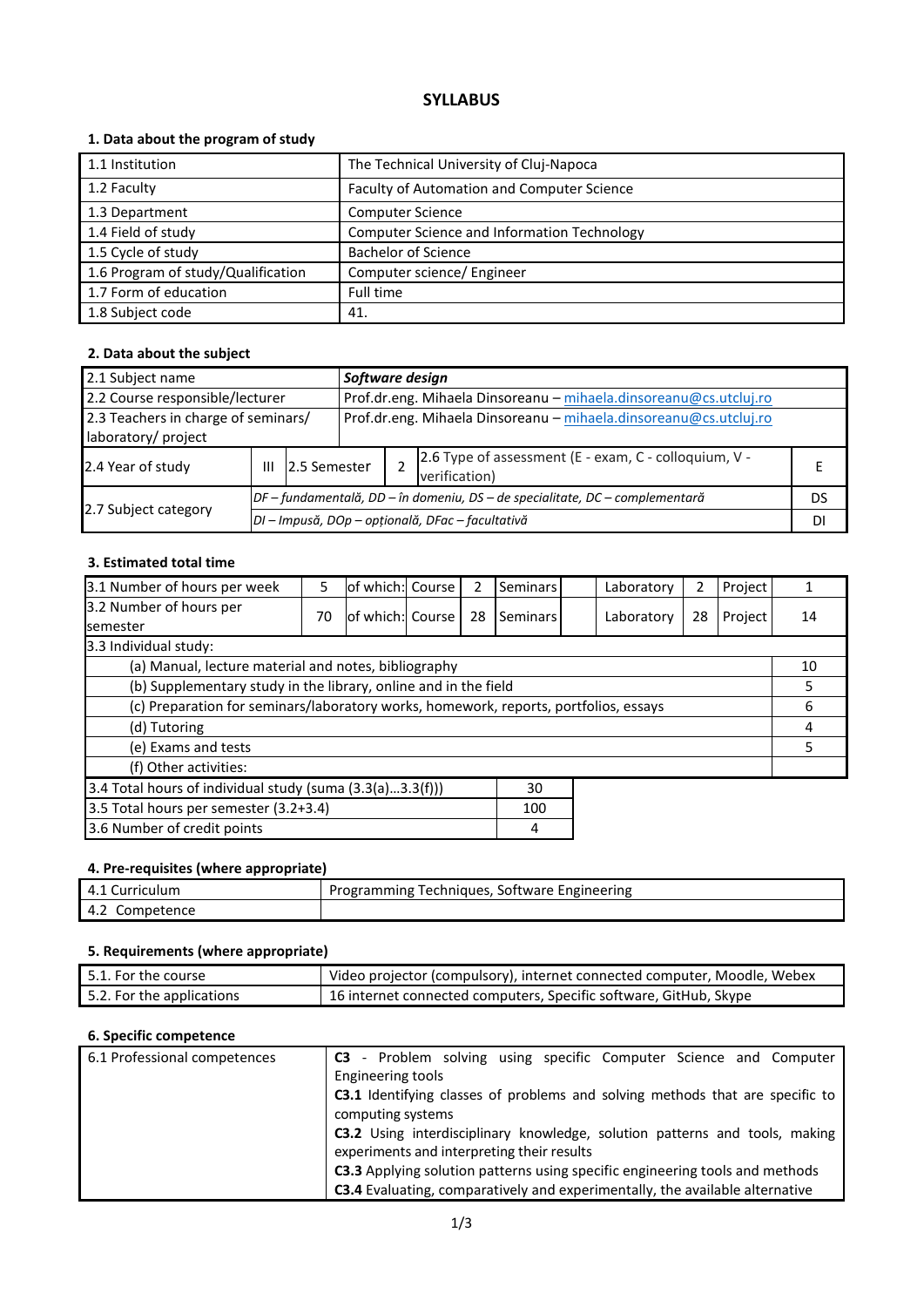|                       | solutions for performance optimization<br><b>C3.5</b> Developing and implementing software solutions for specific problems |
|-----------------------|----------------------------------------------------------------------------------------------------------------------------|
| 6.2 Cross competences | N/A                                                                                                                        |

#### **7. Discipline objective (as results from the** *key competences gained***)**

| 7.1 General objective   | Understand and model requirements, analyse and design appropriate solutions                                             |
|-------------------------|-------------------------------------------------------------------------------------------------------------------------|
| 7.2 Specific objectives | Identify the most relevant functional and non-functional requirements of a<br>software system and to document them      |
|                         | Design and motivate software architecture for (large scale) software<br>systems                                         |
|                         | Recognize and apply major software architectural styles, design patterns,<br>and frameworks                             |
|                         | Describe a software architecture using various documentation approaches<br>٠<br>and architectural description languages |
|                         | Generate architectural alternatives for a problem and select among them                                                 |

#### **8. Contents**

| 8.1 Lectures                                                | Hours | Teaching methods                     | <b>Notes</b> |
|-------------------------------------------------------------|-------|--------------------------------------|--------------|
| Introduction. SOLID class design principles                 | 2     |                                      |              |
| GRASP class design principles and package design principles | 2     |                                      |              |
| Architectural styles (Layers, Event-driven, MVC)            | 2     |                                      |              |
| Domain-driven design                                        | 2     |                                      |              |
| Service-oriented design                                     | 2     |                                      |              |
| Midterm/Live coding session                                 | 2     |                                      |              |
| Enterprise app architectures (Resource Access)              | 2     | Face-to-Face lecture,                |              |
| Enterprise app architectures (Presentation)                 | 2     | Powerpoint slides,<br>Live streaming |              |
| Enterprise app architectures (Concurrency)                  | 2     |                                      |              |
| Applying Creational Design Patterns                         | 2     |                                      |              |
| Applying Structural Design Patterns                         | 2     |                                      |              |
| Applying Behavioral Design Patterns                         | 2     |                                      |              |
| Software Design Quality metrics                             | 2     |                                      |              |
| Final review                                                | 2     |                                      |              |
| ---                                                         |       |                                      |              |

Bibliography

- 1. Juval Lowy, Righting software, O'Reilly, 2020
- 2. Mark Richards, Software Architecture Patterns, O'Reilly, 2015
- 3. Vaughn Vernon, Domain Driven Design Distilled, Addison Wesley, 2016
- 4. Ian Gorton, Essential Software Architecture, Springer, second ed. 2011.
- 5. Taylor, R., Medvidovic, N., Dashofy, E., Software Architecture: Foundations, Theory, and Practice, 2010, Wiley.
- 6. Len Bass, Paul Clements, Rick Kazman, Software Architecture in Practice, 3rd edition, 2013.
- 7. Buschmann, Frank, Regine Meunier, Hans Rohnert, Peter Sornmerlad, and Michael Stal. 2001. Pattern-oriented system architecture, volume 1: A system of patterns. Hoboken, NJ: John Wiley & Sons. [POSA book]
- 8. Fowler Martin, Patterns of Enterprise Application Architecture, Addison-Wesley Professional, 2002.
- 9. E. Gamma, R. Helm, R. Johnson, and J. Vlissides. Design Patterns. AddisonWesley, 1995.
- 10. Craig Larman, *Applying UML and Patterns: An Introduction to Object-Oriented Analysis and Design and Iterative Development* (3rd Edition), Prentice Hall, 2004, ISBN: 0131489062

Course materials published at moodle.cs.utcluj.ro

| 8.2 Applications - Seminars/Laboratory/Project    | Hours | Teaching methods                               | <b>Notes</b> |
|---------------------------------------------------|-------|------------------------------------------------|--------------|
| Revision exercises (OOP, UML, testing techniques) |       |                                                |              |
| Database connections and operations               |       |                                                |              |
| Architectural styles exercises                    |       |                                                |              |
| Assignment 1 presentation and discussion          |       |                                                |              |
| Assignment 1 progress and discussion              |       | Face-to-Face tutoring,<br>additional materials |              |
| Domain-driven design exercises                    |       |                                                |              |
| Service-oriented design exercises                 |       |                                                |              |
| Assignment 2 presentation and discussion          |       |                                                |              |
| Assignment 2 progress and discussion              |       |                                                |              |